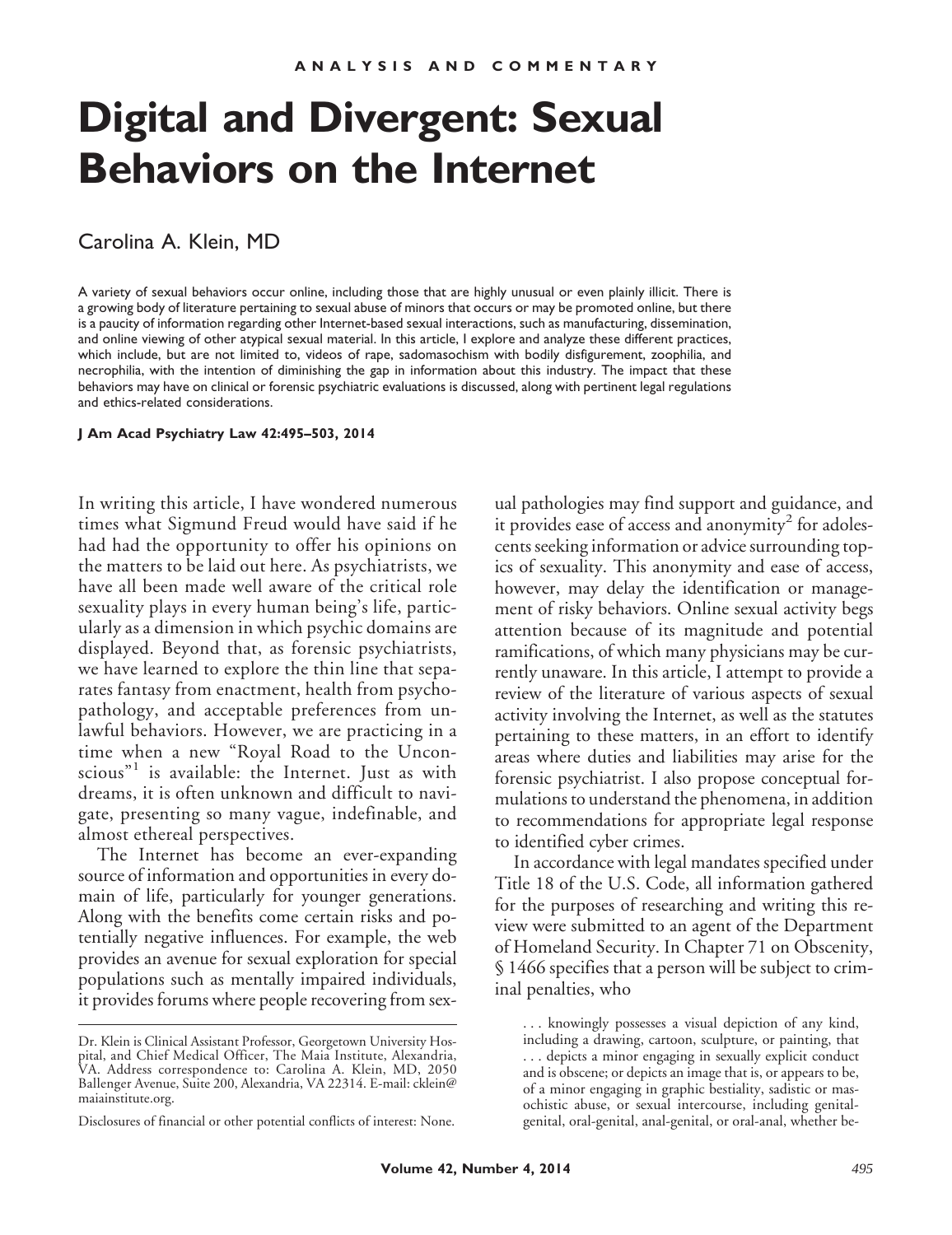tween persons of the same or opposite sex; and lacks serious literary, artistic, political, or scientific value.<sup>3</sup>

#### It states that it

. . . shall be an affirmative defense to a charge of violating subsection (b) (above) that the defendant

- (1) possessed less than 3 such visual depictions; and
- (2) promptly and in good faith, and without retaining or allowing any person, other than a law enforcement agency, to access any such visual depiction—
	- (A) took reasonable steps to destroy each such visual depiction; or
	- (B) reported the matter to a law enforcement agency and afforded that agency access to each such visual depiction.<sup>3</sup>

### **The Scope of the Problem**

There are more than 270 million Internet users in North America alone,<sup>4</sup> with a wide variation of demographic characteristics and online activities. The Internet provides educational programs, social networking, live and recorded streaming of videos and music, instant worldwide communications, classified advertisement posting, virtual gaming, and access to practically all services needed or offered. All of these activities may be related to or lead to online sexual activities (OSAs). Cybersex (also called netsex, mudsex, or cybering) involves sexual role-playing by two or more participants, with or without masturbation.<sup>5</sup> The sexual fantasy may be carried out in text, via live webcam transmission, or through an avatar in multiuser computer games or virtual worlds, such as Second Life.<sup>6</sup> Some of these games have been designed specifically for purposes of cybersex. Little is known about predatory online behavior, even though some studies have been performed to identify the potential profiles of victim selection or preferred online access mode.<sup>7</sup> Other studies have looked at the connection between offenders and a nexus to social networking sites, and some have concluded that targeting the victim's behavior may be a more effective preventive strategy than targeting specific online locations where the offenses occur.<sup>8</sup> This approach focuses on teaching potential victims how to protect themselves and how to report suspicious behavior and websites. Web forums for particular subgroups may provide information, support, and advice without encouraging or supporting criminal acts; for example, in the pedophile community, web forums may support and encourage sexual relationships with minors in virtual as well as real settings.<sup>9</sup>

The definition of obscenity is important because it is not protected by the First Amendment and can therefore be prohibited. To be considered obscene, speech or other material must satisfy all three conditions of the *Miller* test<sup>10</sup>, also known as the Three-Prong Obscenity Test. In *Miller v. California,* the U.S. Supreme Court set guidelines for determining whether material is obscene:

(a) whether "the average person, applying contemporary community standards" would find that the work, taken as a whole, appeals to the prurient interest, . . . (b) whether the work depicts or describes, in a patently offensive way, sexual conduct specifically defined by the applicable state law; and (c) whether the work, taken as a whole, lacks serious literary, artistic, political, or scientific value [Ref. 10, p 24].

All three criteria must be met for the *Miller* test to be satisfied.

Pornographic material has been distributed through the Internet since its inception, and the pornography industry has thrived through this avenue. Pornographic material ranges widely, in terms of the sexual practices depicted, the participants, and the degree of graphic disclosure. Pornography is available free or through paid subscriptions, and the industry grosses billions of dollars annually,  $11$  and a new pornographic video is being created and uploaded every 39 minutes in the United States.<sup>12</sup>

Although cybersex may involve consenting adults, certain sexual interactions on the Internet may be questionable. Examples of these potentially illegal activities include procurement of paid sexual services; sex trafficking; and possession of and participation in pornography involving minors. A minor, or child, is defined as anyone under the age of 18 years according to federal statues, although some states define the age of sexual consent as 16. Although the age of consent may allow for lawful engagement in sexual activity, it remains illegal to maintain images or an explicit written depiction of such activity.

Also potentially illegal are depictions of pornographic images gathered without the consent of the participating individual (peep cams); brutal bonding and discipline, dominance and submission, sadism and masochism (While BDSM is considered legal among consenting adults, numerous websites provide access to videos or material where the parties involved are minors, are noticeably intoxicated, or appear to be seriously injured.); actual life events, such as rape or gang rape; and bestiality or zoophilic practices; necrophilia or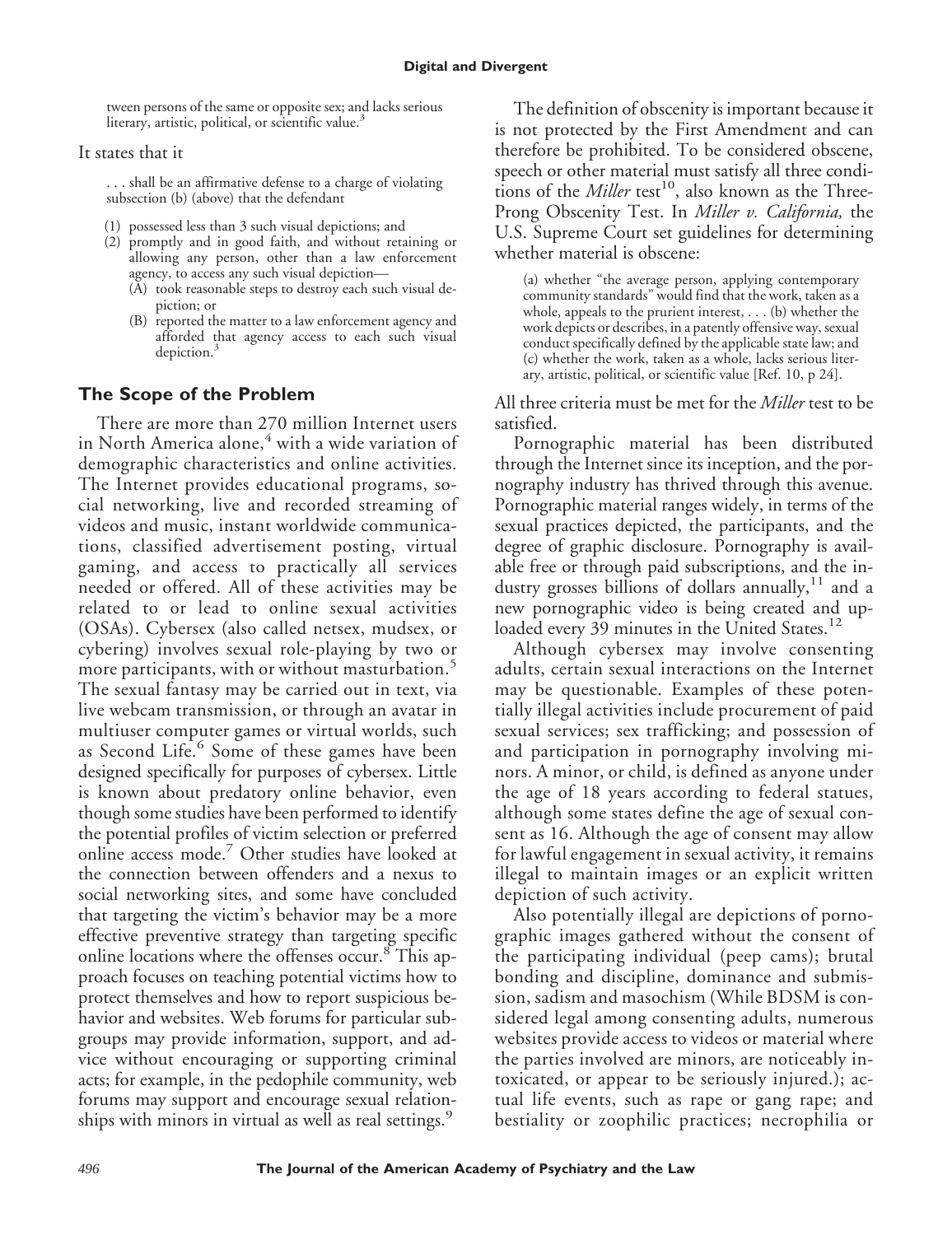necrophilic practices (In the United States there is no federal statute regarding necrophilia. Laws vary according to state and range from misdemeanors to felonies.); incest; and autoerotic asphyxiation with portrayal of fatalities.

## **The People Involved**

It is useful to distinguish between online sex offenders or perpetrators and the users or potential victims. Proposed typologies of online sex offenders have included the following:

#### *Chat Room Sex Offenders*

This category is distinguishable from the offline sex offender.<sup>13</sup>These offenders may have lower criminogenic factors than those who use the hands-on approach. They may be further subdivided into a contact-driven subgroup (i.e., those who eventually seek to meet in person) and a fantasy-driven subgroup (i.e., those who do not have an expressed intent to meet offline). It is interesting to note that two-thirds of online sex offenders initiate a sexual conversation in their first chat exchange.<sup>14</sup>

#### *Internet Pedophiles*

When compared with other child sex offenders, Internet child pornography offenders have been found to be younger, single, living alone, and childless.<sup>15</sup> Antisocial traits and socioaffective characteristics have also been studied. Socioaffective characteristics are elements of the emotional development of a person as a social being or in response to his social environment. The affect or emotional characteristics may also influence an individual's social subculture and socialization. They include those characteristics that fall within the domains of social integration and participation, in parallel with personality development. These domains take into account characteristics such as emotional identification, communication, and control; establishment of emotional worth and attachment; loneliness; self-confidence; integration; victimization; and social participation. Internet child pornography offenders have been found to have lower indicators of antisocial variables, such as acting out and breaking social rules, than hands-on child molesters have, whereas socioaffective characteristics remain similar in both groups.<sup>16</sup> The relationship between consumption of Internet child pornography and violent sex offending is still being closely examined. It is estimated that approximately three percent of consumers of child pornography will reoffend with either a violent or other offline sexual offense.<sup>17</sup> Internet pedophiles may also be subdivided into a trust-based seductive group and a direct sexual model group.<sup>18</sup> In the former group, the offender seeks to gain the child's trust through escalating attention for the ultimate purpose of sexual seduction (e.g., stating that he is the same age or sex as the child or that they share similar interests), whereas in the latter group, the subject of sex with the minor is introduced rather directly and more quickly.

#### *Producers and Distributors*

A distinction can be made between producers and nonproducers of online child pornography. According to the National Juvenile Online Victimization Study,<sup>19</sup> for Internet-facilitated sexual exploitation of children, a distinction can be drawn between offenders who are looking to profit from the production, selling, or distribution of material, and offenders who simply purchase or otherwise consume the material. Nonproducers may be further differentiated into lookers or collectors and distributors, with most distribution occurring free of charge via peerto-peer file-sharing.<sup>20</sup> Producers have prior arrests and a history of violence and affiliation with other offenders and some are female. The definition of producers and distributors can be difficult to delineate. For example, an early teenage girl who transmits nude pictures of herself via the Internet may be considered to be producing and distributing child pornography, but consideration must be given to the profit gained from such distribution and the involvement of a managing or exploitative adult.

#### *Female Offenders*

There has been a paucity of research on female consumers of child pornography; further research is warranted. One recent study of female users of Internet child pornography by Seigfried-Spellar and Rog $ers<sup>21</sup>$  examined personality traits and also concluded that female offenders were more likely to be nonwhite. Also, they were more likely to score low on neuroticism and high on moral choice hedonism (in which a moral choice or action is determined to be good or right that results in the greatest pleasure). Female sex offenders may also be coerced by men to participate in online sex offenses or grooming of children.<sup>22</sup>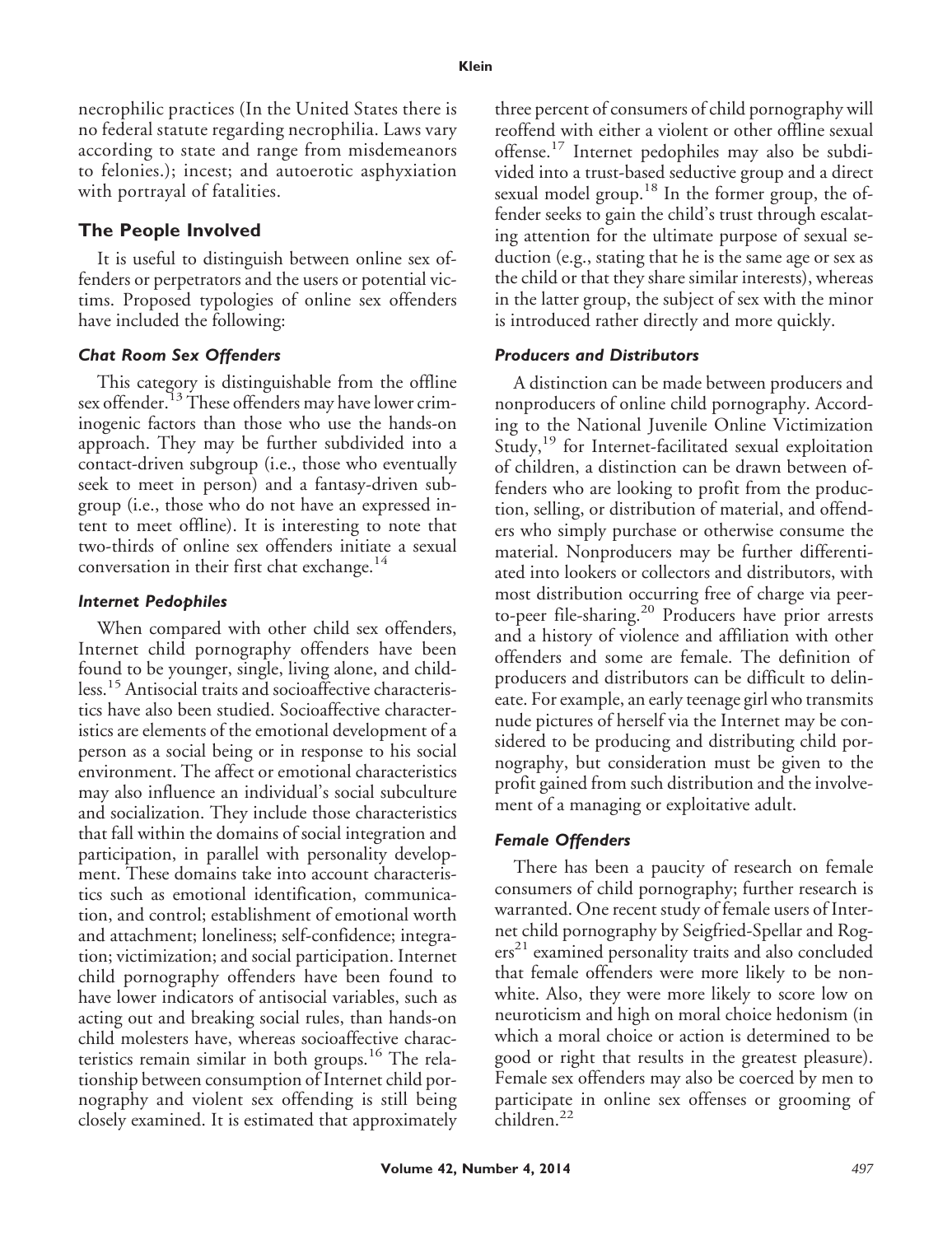## *Minors as Perpetrators of Sex Offenses*

Sexual attitudes and the allowance of attitudes that display or endorse sexual violence among adolescents may correlate with the development of cybersex addiction in this population.<sup>23</sup> Cyber violence among adolescents extends to the sexual arena, reaching new heights with a teenage gang rape that was filmed and uploaded to the Internet.<sup>24</sup>

# **Special Considerations**

Studies have examined variables and risk factors associated with Internet-initiated victimization from a variety of perspectives. Chiou<sup>25</sup> investigated sexual disclosure, which is the extent to which a person reveals sexual preferences, behaviors, or sensual body images. The extent of sexual disclosure may be largely influenced by the degree of anonymity that is provided in a particular forum. It may also be influenced by the degree of topic intimacy that other participating parties engage in.<sup>25</sup> In this context, sexual disclosure is related to self-representation and impression management, which may differ between males and females. For instance, males show a more reciprocal strategy regarding sexual disclosure (i.e., the more that is disclosed to them, the more they are willing to disclose about themselves). Females, on the other hand, follow a more conservative strategy (i.e., they do not pose or respond to higher levels of topic intimacy, nor do they self disclose sexual topics as readily).<sup>26</sup>

Noll *et al.*<sup>27</sup> found an association between a history of childhood abuse and the avatar that adolescent girls choose to create. The study found that having been abused and choosing a provocative avatar correlated significantly and independently with online sexual advances, and, in turn, with offline encounters. Similarly, Mitchell*et al.*<sup>28</sup> emphasized how online victimization is often associated with a broader range of behaviors and experiences; most online victims reported offline victimization during the same period, ranging from sexual harassment to rape. They also reported elevated rates of trauma symptomatology, delinquency, and life adversity.

Domestic minor sex trafficking (DMST) is a growing problem in the United States and involves "the commercial sexual abuse of children through buying, selling, or trading their sexual services."<sup>29</sup> These services may include pornography or prostitution, which may be negotiated or arranged online.

DMST online may be approached from the perspective of the trafficker who recruits or promotes the services of youths or the consumer who purchases the service.<sup>30</sup>

# **Clinical and Forensic Concerns**

Conducting research on this matter or on the subjects involved presents a new level of methodological complexity. $31$  Much of the data gathered regarding online sex offenses is obtained through the engagement of an offender with an undercover agent posing as a minor, either sending sexually explicit material or arranging to meet at a location. $32$ 

The study of online sexual offenses has raised new and challenging tasks for clinicians, including identification of the problem behaviors and clinical decision-making. Clinical evaluations should include nonjudgmental assessments of a client's online practices. Screening of online practices may include analysis of Internet behaviors in a child or potential victim, to identify risk factors for Internet-based sexual victimization (e.g., choice of avatar, overt sexual disclosure on an unsecured channel, or arrangements for offline encounters). At the same time, screening of online practices in an adult (with or without previous sex offense convictions) may reveal that a child is being abused, and the clinician must ensure implementation of proper therapeutic, preventive, and reporting measures.

Regular screening of online practices in potential perpetrators may also bring to light deviant sexual preferences or behaviors that may be amenable to treatment. Internet sexual behaviors may coexist with other paraphilic disorders, such as pedophilia, 33 sexual masochism, sexual sadism, and paraphilias not otherwise specified (e.g., zoophilia). Krueger *et al.*<sup>34</sup> observed that of 60 males arrested for online crimes against children, 40 percent had the diagnosis of at least one paraphilia, 33 percent had a sexual disorder not otherwise specified (characterized by hypersexuality), and 70 percent had an Axis I disorder diagnosis (including mood, anxiety, substance use, and attention spectrum disorders) that antedated and was judged to be contributory to the behavior leading to the incident offense. Some online predators may fit more into the model of statutory rapist, rather than the violent and deceitful child sexual offenders that are usually portrayed in the media. Under this model, one possible dynamic intervention would be geared toward developmental deficiencies in estab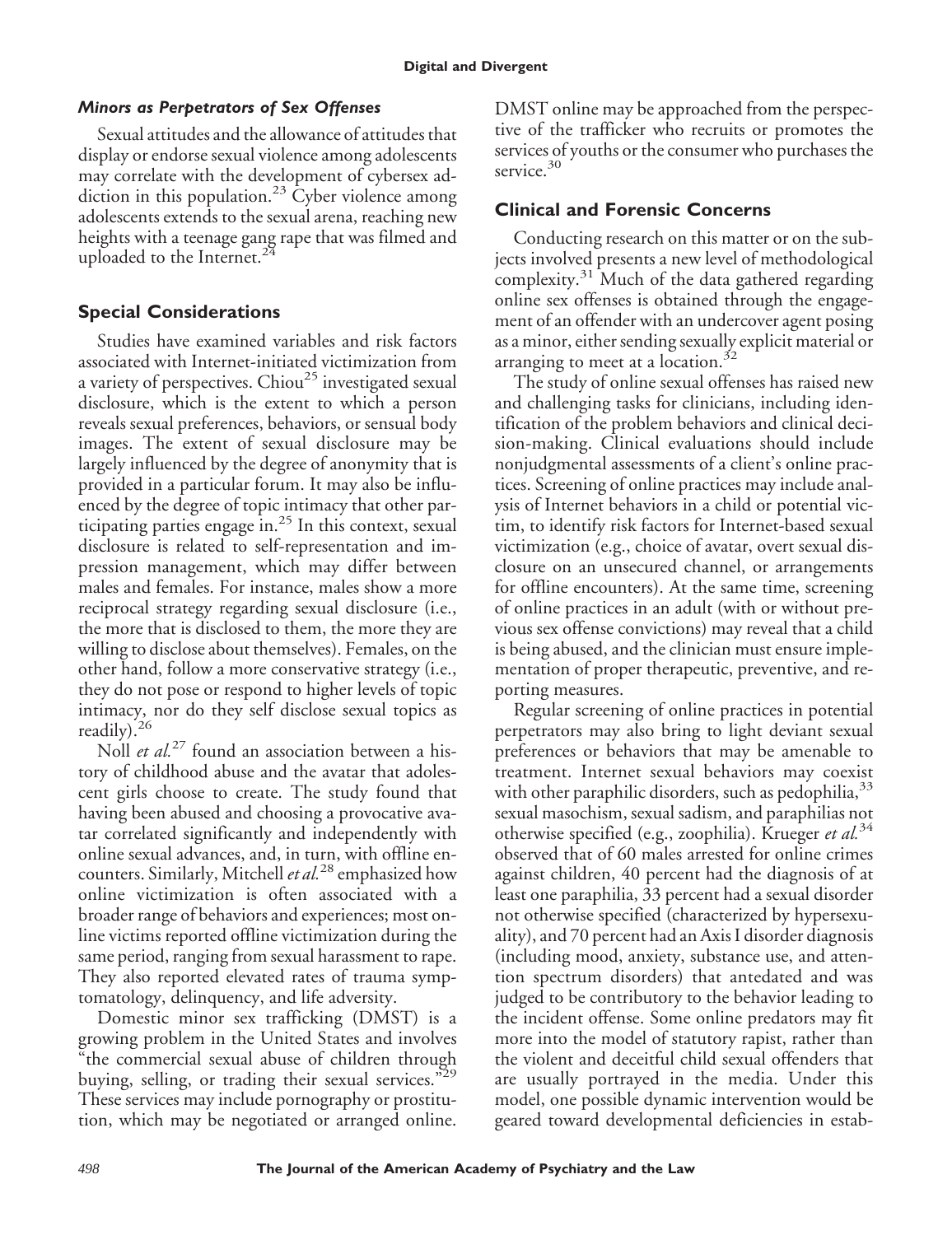lishing adult intimate relationships.<sup>35</sup> Speaking to this distinction, Elliott *et al.*<sup>36</sup> showed that when compared with contact sex offenders, Internet offenders have significantly higher identification with fictional characters, higher scores on the scales of fantasy, underassertiveness, and motor impulsivity. Their contact offender counterparts were found to have higher victim empathy and cognitive distortions, cognitive impulsivity, and higher scores on the scales of locus of control, perspective taking, empathic concern, and overassertiveness.

Predictors of new violent offenses include prior offense history, violence history, and younger offender age. Analysis of online transcripts, when available (via digital forensic investigations or in monitored sex offender programs), may enhance the clinical examination of some Internet-based sexual behaviors.<sup>37</sup> However, this avenue would not be available for understanding the phenomenology of production, distribution, or voyeuristic enjoyment of sexually sadistic online videos. From an entirely different perspective, some authors<sup>38</sup> argue that the Internet serves as a safety valve for the exploration of stimulating sexual aggression, allowing for safe experimentation of fantasies without crossing into reallife behavior. For some, however, this boundary may be blurred, and certain types of hard-core pornography or violent sexual material may increase aggression and may correlate with the development of sexual addictions. This hypothesis remains an area for future exploration.

From a phenomenological standpoint, it may be useful for evaluators to address the evaluee's willful suspension of disbelief. As in movies, the willful suspension of disbelief allows for contemplation and enjoyment of fantasized behaviors that would not be allowed in real life. Although this is a psychological ability that is both normative and generally desirable, allowing a person the possibility of a psychic life free of societal and reality norms, it may be considered in these cases to be an extreme and maladaptive behavior that allows for artificial compartmentalization of critical domains, such as sexuality, aggression, and victim empathy. The sensationalistic enjoyment of deviant or outrageous sexual practices (which may include others' suffering) conditioned to evoke libidinal pleasure may desensitize the voyeur and blur the boundaries between what is healthy and pathological sexually. Online voyeurs may find a community that endorses such practices and thus promotes further

regression into violent sexuality rather than mature intimacy.<sup>39</sup>

When forensic psychiatrists evaluate situations involving online sexual misconduct, they must take into account certain risk indicators. For perpetrators, risk indicators for hands-on offending or other recidivism should include known variables, such as history, psychiatric symptomatology and substance use, planning, and access to intended victims. Variables such as the risk of crossover from online to hands-on offending take on particular relevance in online sexual behaviors, as opportunities for doing so are often offered within the same websites or are otherwise readily accessible. However, the prevalence of crossover from online practices to real-life offending is not yet as clear. In evaluating a victim of online sexual abuse, special attention must be placed on the ongoing availability of computer-based material. Furthermore, consideration must be given to the online and offline behaviors the victim may be engaged in that raise the risk for future victimization.

Forensic evaluators face challenges when examining online sex offenders or victims.<sup>40</sup> To begin with, many forensic evaluators may be unfamiliar with digital evidence or may have a poor understanding of colloquial digital terminology. The evaluation of online sexually abused victims may require specialized training to enhance accuracy (and increase the likelihood of judicial acceptance), promote timely intervention, prevent recurrence, and preclude the destruction of evidence.<sup>41</sup>

Forensic evaluations also include conducting risk assessments for offender recidivism. A recent study by Eke*et al.*<sup>42</sup> of more than 500 registered male child pornography offenders showed a 32 percent rate of any recidivism for the entire sample; 25 percent reoffended upon conditional release, and half of those re-offenses were against children via Internet access; 4 percent were charged with new contact sex offenses and an additional 2 percent with prior contact sex offenses; and 7 percent were charged with a new child pornography offense. Risk assessments for violence or recidivism may be complicated by the heterogeneity of the evaluees who present overlapping characteristics. For example, sexual predators and obsessional harassers may both exhibit similar cybersex behaviors.<sup>43</sup> The use of actuarial measures, such as sexual arousal rating scales, the Internet Addiction Test<sup>44</sup> for online sexual activities,<sup>45</sup> the Internet Consequences Scale,<sup>46</sup> and the Internet Behaviors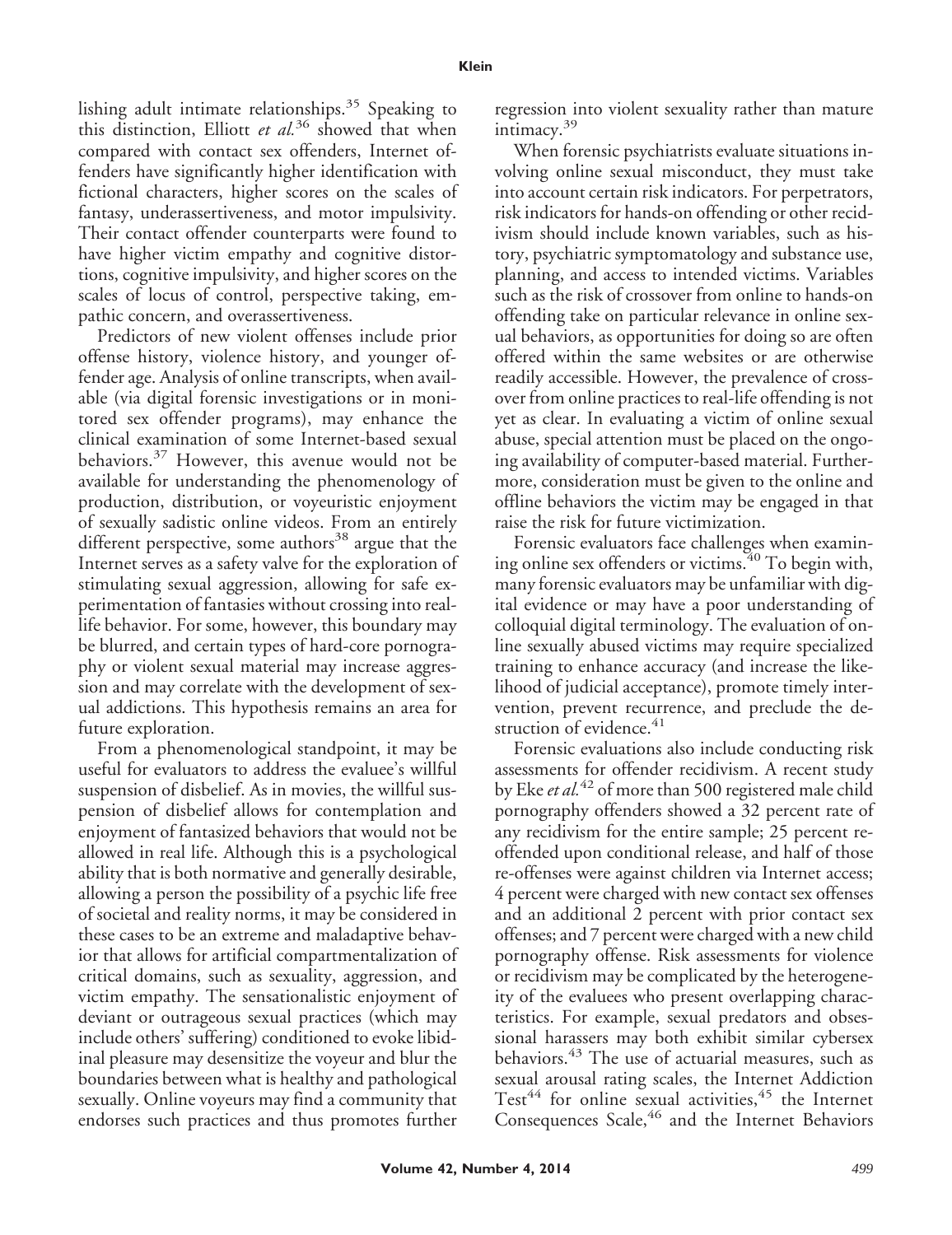and Attitudes Questionnaire,  $47$  may enhance the accuracy of the evaluations. A particularly interesting situation arises for the evaluator who considers a subject's Internet sexual behaviors in the evaluation of fitness for duty. In a recent study,  $48$  30 percent of a sample of medical students had posted online unprofessional and inappropriate sexually suggestive material (e.g., sexually provocative photographs of students, inappropriate friendship requests with patients on Facebook, and sexually suggestive comments). Only 38 percent of the medical schools had policies in place regarding student-posted online content. Whether the posting of such material renders a physician unfit to practice is an open question, but the study demonstrates the pervasiveness of such Internet sexual behaviors.

At an institutional and systems-based level, equal consideration must be given to the advantages of the Internet in regard to sexual behaviors. As previously mentioned, numerous websites provide information regarding sexuality and healthy sexual practices. The Internet Sexuality Information Services, Inc. (ISIS) is a community-based organization that recently developed a program for convenient and confidential syphilis testing,<sup>49</sup> allowing for early identification and treatment of sexually transmitted diseases. Furthermore, Internet-based groups have emerged and grown in popularity and often provide a venue for psychoeducation or treatment of individuals who would not otherwise seek care on their own accord or until they are involved with the legal system. $50$ 

# **Legal and Ethics-Based Implications**

The discussion thus far spans a range of potential offenses including solicitation, sexual assault, sexual exploitation, indecent exposure, incest, child molestation and abuse, necrophilia, and thanatophilia (abuse of corpse or sexual violation of human remains), among others. Websites with sexually deviant content are easily accessed, and they show images or videos of these activities. Rape videos may be found that graphically denounce its occurrence (i.e., an outcry to raise awareness and sympathy) or that serve as cybersex material. Some websites are known for graphic video material with various degrees of violence, often advertising young-looking participants who are presented as teens but frequently appear prepubertal. More recently, the pornographic anime industry in Japan has grown considerably, depicting characters that are evidently prepubertal, but escaping legal jurisdiction due to their fictional nature. It is unclear whether this material would help contain sexual fantasies including minors or would promote such enactments. Other sites are a forum for easy access to videos or news depicting more violent sexual practices, such as sexual sadism and autoerotic asphyxiation.

Bestiality was made illegal in the state of Washington in  $2005<sup>51</sup>$  following the discovery of an animal brothel and the Enumclaw horse sex case.<sup>52</sup> It was later made illegal in Florida, Alaska, and Arizona and ultimately in the entire United States. However, it is legal in Denmark and Hungary, and videos depicting this practice (whether filmed at a location where it is legally allowed or not) are easily found on the Internet. Pornography depicting zoophilia is widely illegal, even in countries where the practice itself is not legally banned. With some exceptions, production and possession of pornography are legal in the United States, but distribution (which includes cyber distribution) has faced legal debate since 2005. *United States. v. Extreme Associates*<sup>53</sup> challenges the limits of pornography, as it addresses the legality of material that is often gruesome or extremely violent. In a particularly extreme example, Bauer *et al.*<sup>54</sup> reported a depiction of necrophilia where the offender had used the Internet to find extensive autopsy instructions and had taken thousands of digital images for the exact reconstruction of the necrophilic act. Legal regulations that pertain to these matters are included within the penal codes of each jurisdiction. Sentencing may vary according to the category of misdemeanor or felony offense and by jurisdiction. The Federal Video Voyeurism Prevention Act of  $2004$ <sup>55</sup> establishes that no video of a person may be obtained or disseminated without the consent of the person. Recently, some states, such as Florida and Nevada, have passed bills making video voyeurism a third-degree felony offense, in an effort to deter videotaping of unaware youths by teachers or other adults. $56$ 

Questions arise within the realm of legal regulation, particularly as we move deeper into the era of cloud computing. Jurisdiction is one consideration as these matters often cross international boundaries. Within the United States, legal jurisdiction falls within the state where the material is being produced, regardless of its legality at the point where it is being accessed. There are inherent difficulties in enforcing applicable laws at the access point. Access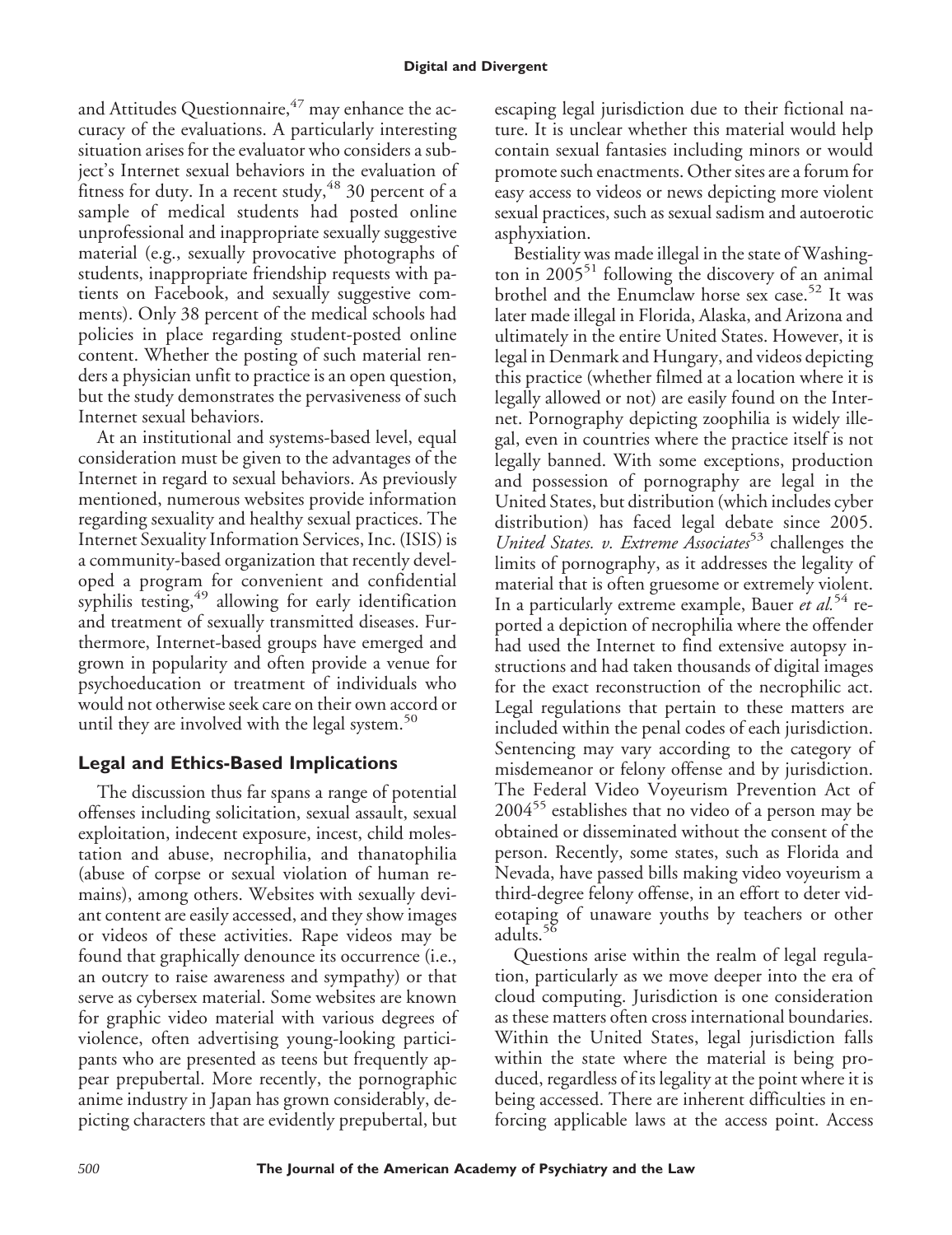may be restricted through content controls, parental controls, or web filters, but the legal authority that a sovereign nation might exercise has not been determined. There are currently no international laws governing pornography.

Ownership is another important consideration in the cloud, since material may not be stored in a personal computer. Ownership of the material is most often attributed to the recipient who has accessed it and perhaps holds (knowingly or not, in the case of material that is contained in malware) a copy in the computer device.

Localization of criminal evidence may be increasingly difficult in the era of cloud storage. Copies of illegal material may not be stored in a personal hard drive and can be deleted or relocalized in the Internet within seconds. It may also not be clear what level of privacy a user may expect in cloud storage and whether government agencies may access cloud accounts.

A case that illustrates how difficult it might be to impose criminal sentencing is that of *People v. Reed*<sup>57</sup> of the California Court of Appeal. In 1997, Mr. Reed placed an advertisement asking for assistance in satisfying his sexual appetite, which was responded to by an undercover detective asking whether Mr. Reed would help with the sexual instruction of her daughters, presented as being of ages 12 and 9 years. Following correspondence, Mr. Reed agreed to meet. He was then arrested and was convicted of one count of attempted molestation of a child under the age of 14 years. Although it pertained to a case of an offline sex offender, the questions raised included whether the fictional nature of the matter invalidated the conviction, whether a defendant who has not moved on to a hands-on offense can be convicted for an attempt, and whether the defendant has been entrapped to identify the offense.

Strategies for the social, clinical, and legal management of sexual offenders have evolved over the years. Cellini and Schwartz<sup>58</sup> have made some recommendations for sentencing conditions in sex offense cases, and these include (among others) restriction on the offender's use of computers. Sex offender registration laws, such as The Jacob Wetterling Act and Megan's Law, have been controversial. Although an analysis of the strengths and weaknesses of such laws is beyond the scope of this article, it is important to note that recent studies have questioned their effectiveness in capturing all offenders, differentiating among

them, or facilitating successful community reintegration. In North Carolina, a recent study<sup>59</sup> found that more than half of childcare providers did not check the Sex Offender and Public Protection Registry "for work purposes," and only three percent of child care centers had a policy requiring that employees check the website. Registered sex offenders often have limitations imposed on their Internet access, which may affect their employment search and coping with community stressors.<sup>60</sup> Some authors argue that the multiple policies restricting sex offenders create an environment that may negatively impact community reintegration and may even contribute to an increasing risk of recidivism.<sup>61</sup> Chemical or physical castration laws are not widely found in the United States, and where there are such laws, they are usually reserved for hands-on sexual offenses. The effect of castration on illicit Internet behaviors or sexual addictions has not been adequately studied. Being that the Internet is so readily available, some people have even raised the question of whether subjects engaged in these activities would be eligible for or benefit from civil commitment, where the goal of confinement would supersede treatment, until such time as effective treatment is established.

Perhaps a context of more practical import is the legal and ethics-based duty to report. There generally is no duty to report past crimes revealed by patients or evaluees, unless related to mandated reporting situations involving children or elders. However, from a legal standpoint, civilians, even without a legal duty, may wish to report websites and online activities that they encounter pertaining to the situations described herein to the cybercrimes divisions of law enforcement agencies. Agencies that may be interested in such reports include the Federal Bureau of Investigations, Immigration and Customs Enforcement, Department of Homeland Security, Central Intelligence Agency, Secret Service, or local police departments. If a clinician would make such a report, this topic should be discussed at each clinical encounter as one of the exceptions to confidentiality, along with other limits to confidentiality routinely disclosed. Similarly, in forensic evaluations, evaluees should be aware that the elicited information may be reported. This possibility should also be discussed with the retaining attorney, as some jurisdictions may protect information elicited during a forensic evaluation under the umbrella of attorney– client privilege. Of course, as in other contexts, such a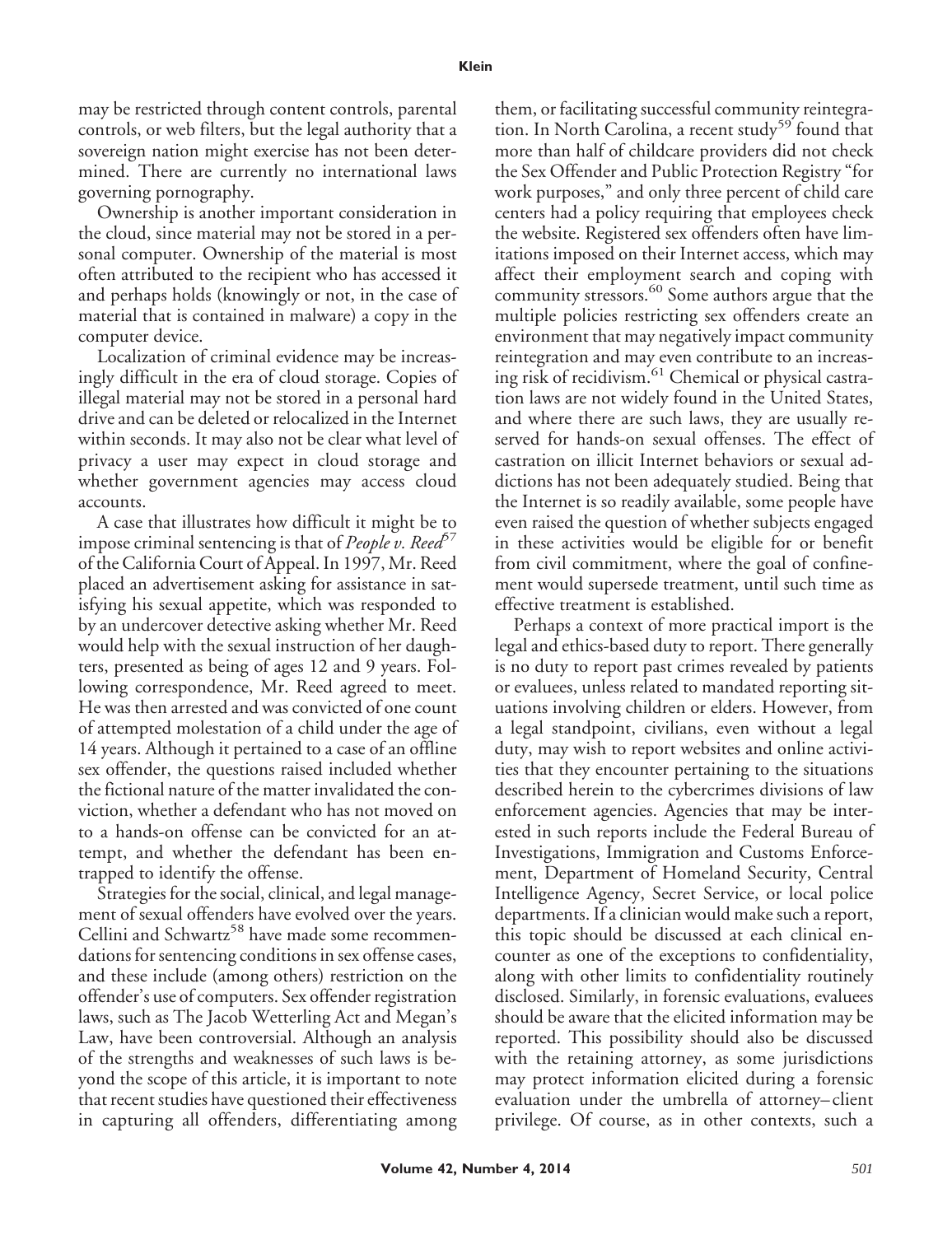warning may chill the evaluee's willingness to be forthcoming and cause him to withhold information critical to a comprehensive risk assessment. Should an evaluator choose to verify information provided by an evaluee or investigate the evidence to gain a better understanding of the evaluee's pathology, the evaluator might protect himself from being in a precarious situation whereby illicit content is now stored in his own computer device by preemptively reporting the context of professional research to the pertinent authorities.

# **Conclusion**

To some degree, society seems to have traded the meeting rooms and playrooms of the past for the chat rooms and virtual rooms available online today. One can be found for almost every aspect of a person's psychic and behavioral life. Psychiatrists should be aware that an everexpanding area in which this is occurring pertains to sexuality and that much of the activity is atypical or illicit and in some cases, violent or sadistic.

The web's ability to provide a broad array of avenues for exploration and sharing of sexual behaviors, with easy access and anonymity, requires close consideration by physicians, due to the significant ramifications for all parties involved: victims, offenders, and clinicians. Screening and careful questioning regarding these online practices should be considered in the evaluation of both offenders and victims. Attention should be given to risk variables that may determine appropriate clinical or legal interventions. The forensic evaluator must weigh legal and ethics corollaries regarding his duties and liabilities and realize that these may have a direct impact on the offender. Thus, development of thoughtful strategies for better social and clinical management of sexual offenders is needed.

More research is necessary in this area so as to understand the phenomena, and education and training of professionals has now become critical to raise awareness of the scope of the activities involved. Furthermore, dissemination of proper reporting procedures and information resources from cyber crime specialists is warranted to provide a more appropriate legal and clinical response.

#### **References**

1. Freud S. The Interpretation of Dreams (ed 3) (translated by A. Brill A). New York: The Macmillan Company, 1913

- 2. Kanuga M, Rosenfeld WD: Adolescent sexuality and the internet: the good, the bad, and the URL. J Pediatr Adolesc Gynecol 17: 117–24, 2004
- 3. 18 U.S. C. Chapter 71, Obscenity § 1466, Engaging in the business of selling or transferring obscene matter
- 4. Internet World Statistics: World Internet Users and Population Stats. Bogota, Colombia: Miniwatts Marketing Group Available at http://www.internetworldstats.com/stats.htm. Accessed July 12, 2011
- 5. Daneback K, Cooper A, Månsson SA: An Internet study of cybersex participants. Arch Sex Behav 34:321– 8, 2005
- 6. Cybersex. Available at http://en.wikipedia.org/wiki/Cybersex. Accessed July 12, 2011
- 7. Malesky LA Jr: Predatory online behavior: modus operandi of convicted sex offenders in identifying potential victims and contacting minors over the internet. J Child Sex Abuse 16:23–32, 2007
- 8. Mitchell KJ, Finkelhor D, Jones LM, *et al*: Use of social networking sites in online sex crimes against minors: an examination of national incidence and means of utilization. J Adolesc Health 47:183–90, 2010
- 9. Holt TJ, Blevins KR, Burkert N: Considering the pedophile subculture online. Sex Abuse 22:3–24, 2010
- 10. Miller v. California, 413 U.S. 15 (1973)
- 11. Ackman D: How Big is Porn? Forbes. May 25, 2001. Available at http://www.forbes.com/2001/05/25/0524porn.html. Accessed July 12, 2011
- 12. Internet Pornography Statistics. New York: Purch. Available at [http://internet-filter-review.toptenreviews.com/internet-pornography](http://internet-filter-review.toptenreviews.com/internet-pornography-statistics.html)[statistics.html.](http://internet-filter-review.toptenreviews.com/internet-pornography-statistics.html) Accessed July 12, 2011
- 13. Briggs P, Simon WT, Simonsen S: An exploratory study of Internet-initiated sexual offenses and the chat room sex offender: has the Internet enabled a new typology of sex offender? Sex Abuse 23:72–91, 2011
- 14. Dowdell EB, Burgess AW, Flores JR: Original research: online social networking patterns among adolescents, young adults, and sexual offenders. Am J Nurs 111:28 –36, 2011
- 15. Reijnen L, Bulten E, Nijman H: Demographic and personality characteristics of internet child pornography downloaders in comparison to other offenders. J Child Sex Abus 18:611–22, 2009
- 16. Webb L, Craissati J, Keen S: Characteristics of internet child pornography offenders: a comparison with child molesters. Sex Abuse 19:449-65, 2007
- 17. Endrass J, Urbaniok F, Hammermeister LC, *et al*: The consumption of Internet child pornography and violent and sex offending. BMC Psychiatry 14; 9:43, 2009
- 18. Deirmenjian JM: Pedophilia on the Internet. J Forensic Sci 47: 1090 –2, 2002
- 19. Mitchell KJ, Jones LM, Finkelhor D, *et al*: Internet-facilitated commercial sexual exploitation of children: findings from a nationally representative sample of law enforcement agencies in the United States. Sex Abuse 23:43–71, 2011
- 20. Saris PB, Carr WB Jr, Jackson KB, *et al*: Report to Congress: Federal Child Pornography Offenses. Washington DC: United States Sentencing Commission. Available at [http://www.ussc.](http://www.ussc.gov/Legislative_and_public_affairs/congressional_testimony_and_reports/sex_offense_topics/201212_federal_child_pornography_offenses/full_report_to_congress.pdf) [gov/Legislative\\_and\\_public\\_affairs/congressional\\_testimony\\_and\\_](http://www.ussc.gov/Legislative_and_public_affairs/congressional_testimony_and_reports/sex_offense_topics/201212_federal_child_pornography_offenses/full_report_to_congress.pdf) [reports/sex\\_offense\\_topics/201212\\_federal\\_child\\_pornography\\_](http://www.ussc.gov/Legislative_and_public_affairs/congressional_testimony_and_reports/sex_offense_topics/201212_federal_child_pornography_offenses/full_report_to_congress.pdf) [offenses/full\\_report\\_to\\_congress.pdf](http://www.ussc.gov/Legislative_and_public_affairs/congressional_testimony_and_reports/sex_offense_topics/201212_federal_child_pornography_offenses/full_report_to_congress.pdf)
- 21. Seigfried-Spellar KC, Rogers MK: Low neuroticism and high hedonistic traits for female internet child pornography consumers. Cyber Psychol Behav Soc Netw 13:629 –35, 2010
- 22. Martellozzo E, Nehring D, Taylor H: Online child sexual abuse by female offenders: an exploratory study. Int'l J Cyber Criminology 4:592– 609, 2010